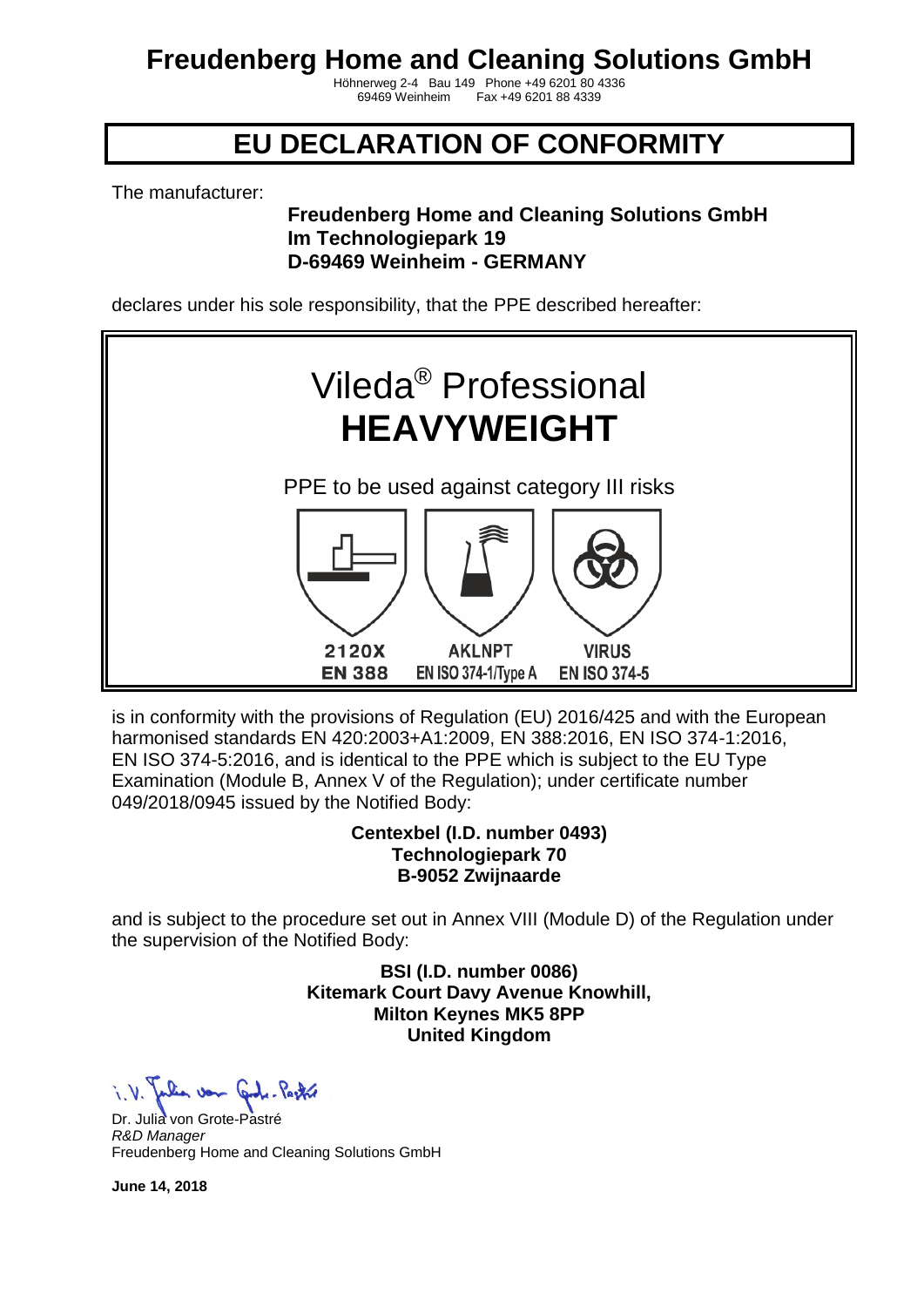Höhnerweg 2-4 Bau 149 Phone +49 6201 80 4336 Fax +49 6201 88 4339

### **DECLARACIÓN UE DE CONFORMIDAD**

El fabricante:

### **Freudenberg Home and Cleaning Solutions GmbH Im Technologiepark 19 D-69469 Weinheim - GERMANY**

declara bajo su única responsabilidad que el EPI descrito a continuación:



es conforme con las disposiciones del Reglamento (UE) 2016/425 y las normas armonizadas europeas EN 420:2003+A1:2009, EN 388:2016, EN ISO 374-1:2016, EN ISO 374-5:2016, y es idéntico al EPI que está sujeto al examen UE de tipo (módulo B, anexo V del Reglamento); con el número de certificado 049/2018/0945 expedido por el organismo notificado:

#### **Centexbel (I.D. number 0493) Technologiepark 70 B-9052 Zwijnaarde**

y está sujeto al procedimiento establecido en el anexo VIII (módulo D) del Reglamento bajo la supervisión del organismo notificado:

> **BSI (I.D. number 0086) Kitemark Court Davy Avenue Knowhill, Milton Keynes MK5 8PP United Kingdom**

when von Cont. Partie

Dr. Julia von Grote-Pastré *R&D Manager* Freudenberg Home and Cleaning Solutions GmbH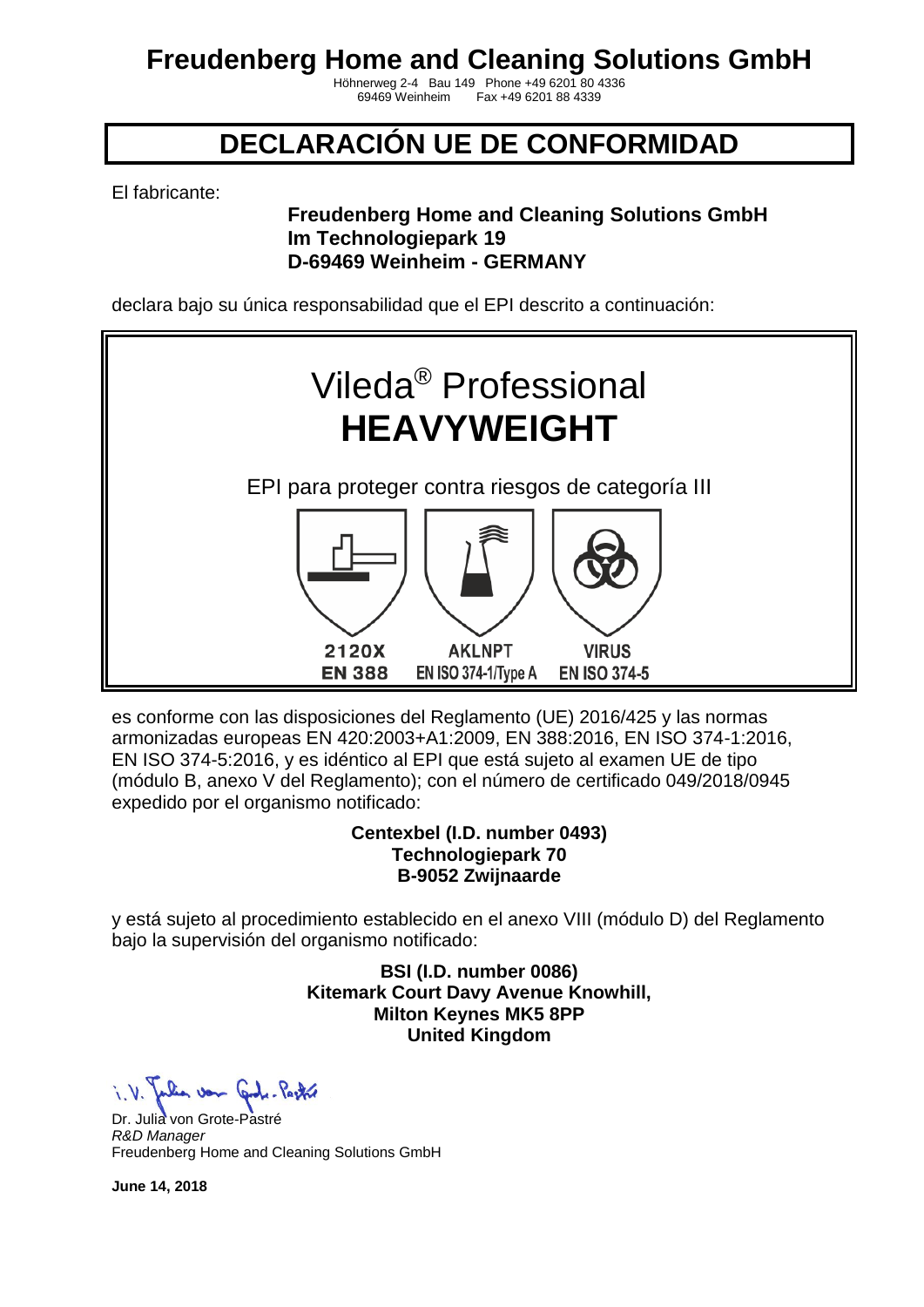Höhnerweg 2-4 Bau 149 Phone +49 6201 80 4336 Fax +49 6201 88 4339

# **EU PROHLÁŠENÍ O SHODĚ**

Výrobce:

### **Freudenberg Home and Cleaning Solutions GmbH Im Technologiepark 19 D-69469 Weinheim - GERMANY**

na vlastní odpovědnost prohlašuje, že OOP dále popsané:



je v souladu s ustanoveními směrnice (EU) 2016/425 a s evropskými harmonizovanými normami EN 420:2003+A1:2009, EN 388:2016, EN ISO 374-1:2016, EN ISO 374-5:2016 a je identický s OOP, který je předmětem EU přezkoumání typu (modul B, příloha V směrnice); pod číslem certifikátu 049/2018/0945 vydaného oznámeným subjektem:

#### **Centexbel (I.D. number 0493) Technologiepark 70 B-9052 Zwijnaarde**

a je předmětem postupu stanoveného v příloze VIII (Modul D) směrnice pod dozorem oznámeného subjektu:

> **BSI (I.D. number 0086) Kitemark Court Davy Avenue Knowhill, Milton Keynes MK5 8PP United Kingdom**

i. V. Julian von Grobe-Pastre

Dr. Julia von Grote-Pastré *R&D Manager* Freudenberg Home and Cleaning Solutions GmbH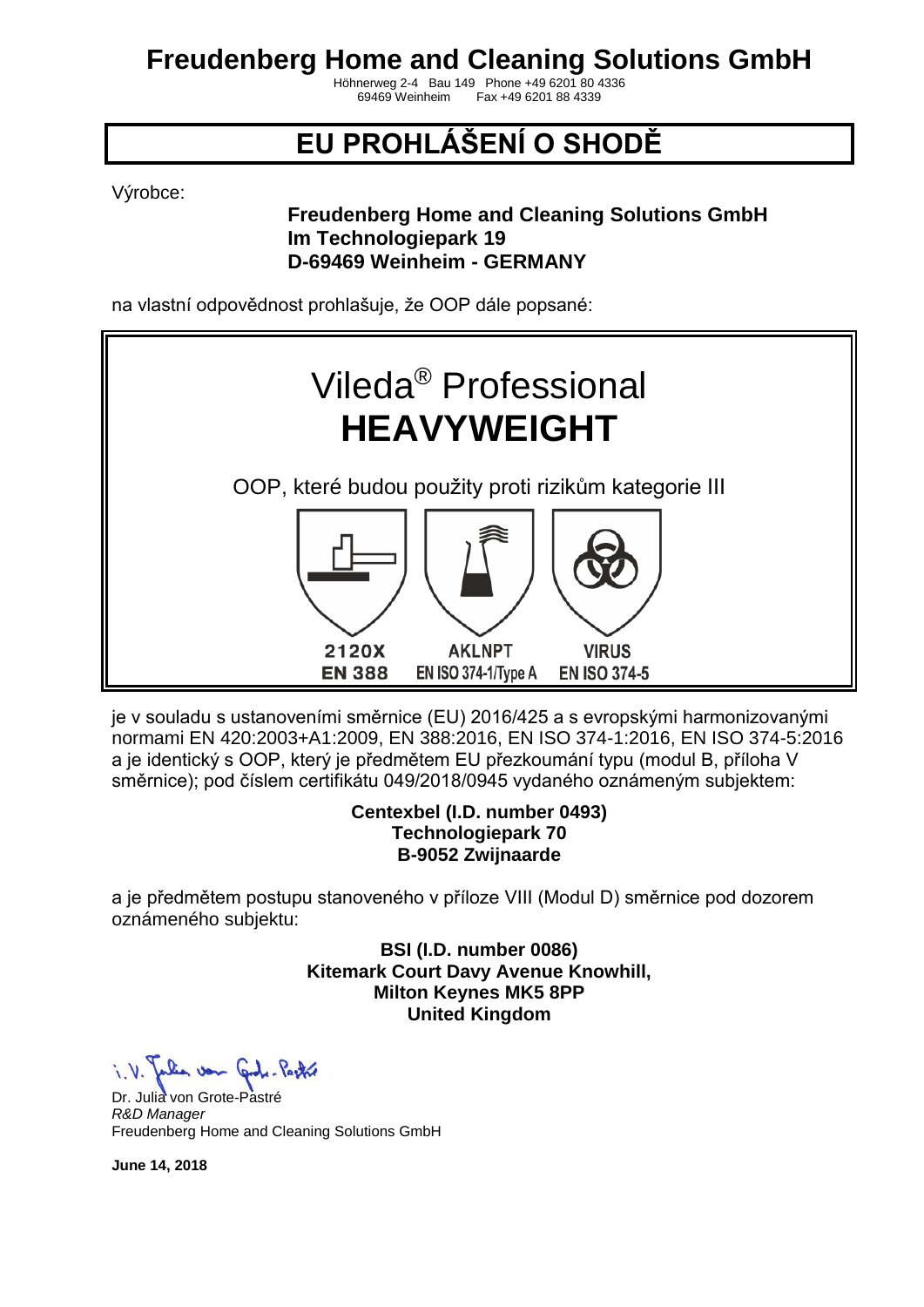Höhnerweg 2-4 Bau 149 Phone +49 6201 80 4336 Fax +49 6201 88 4339

### **EU-OVERENSSTEMMELSESERKLÆRING**

Producenten:

#### **Freudenberg Home and Cleaning Solutions GmbH Im Technologiepark 19 D-69469 Weinheim - GERMANY**

erklærer under eneansvar, at PPE, der er beskrevet i det følgende:



er i overensstemmelse med bestemmelserne i Forordning (EU) 2016/425 og med europæiske harmoniserede standarder EN 420:2003+A1:2009, EN 388:2016, EN ISO 374-1:2016, EN ISO 374-5:2016 og er identisk med de PPE, der er underlagt EU-typeundersøgelsen (Modul B, Bilag V i forordningen), under certifikatnummer 049/2018/0945 udstedt af testlaboratoriet:

#### **Centexbel (I.D. number 0493) Technologiepark 70 B-9052 Zwijnaarde**

og er underlagt den procedure, der er fastlagt i Bilag VIII (Modul D) i forordningen under overvågning af testlaboratoriet:

> **BSI (I.D. number 0086) Kitemark Court Davy Avenue Knowhill, Milton Keynes MK5 8PP United Kingdom**

Julian von Control Partie

Dr. Julia von Grote-Pastré *R&D Manager* Freudenberg Home and Cleaning Solutions GmbH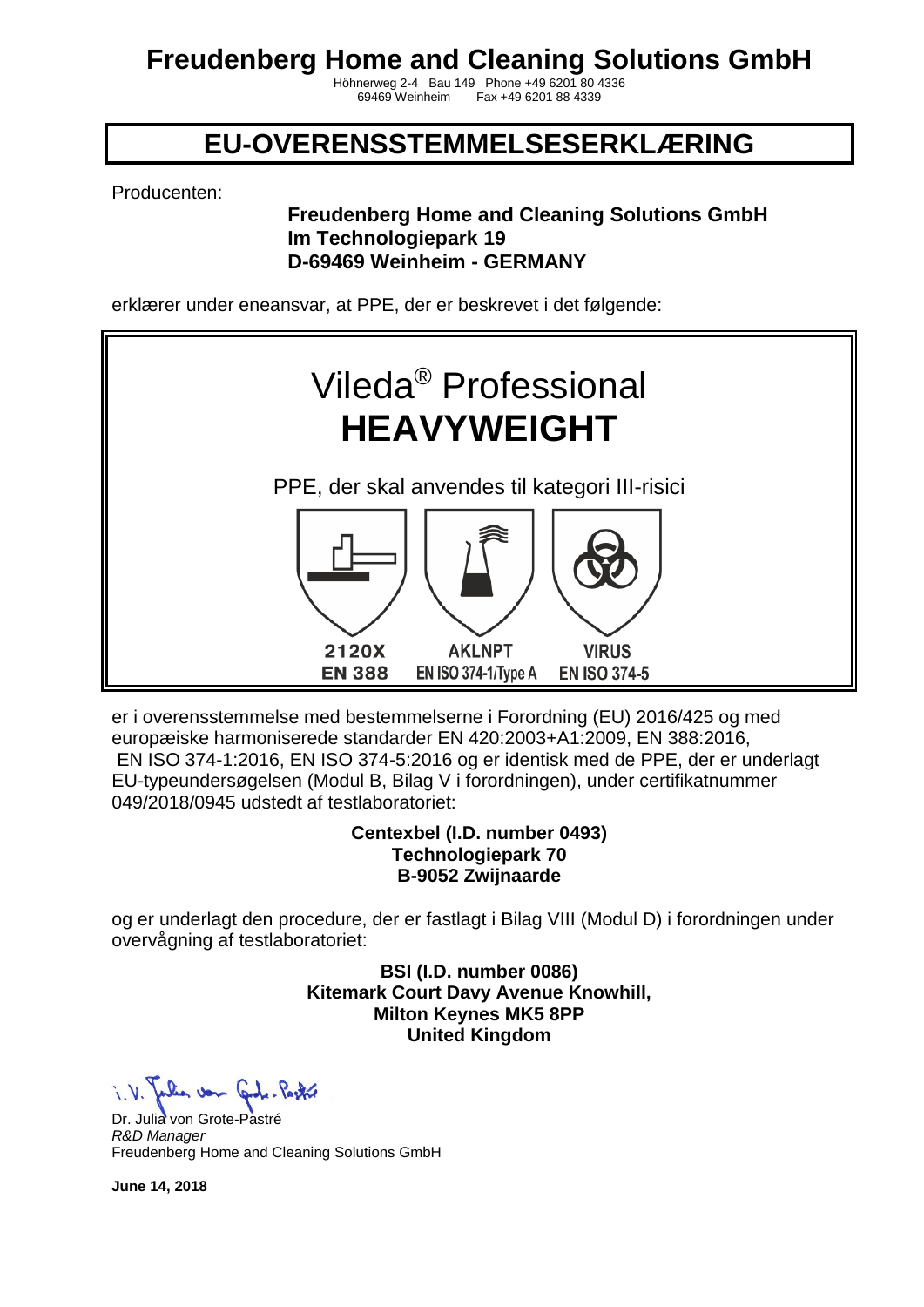Höhnerweg 2-4 Bau 149 Phone +49 6201 80 4336 Fax +49 6201 88 4339

# **EU-KONFORMITÄTSERKLÄRUNG**

Der Hersteller:

### **Freudenberg Home and Cleaning Solutions GmbH Im Technologiepark 19 D-69469 Weinheim - GERMANY**

erklärt in alleiniger Verantwortung, dass die nachstehend beschriebene PSA:



die Vorschriften der Verordnung (EU) 2016/425 und der harmonisierten Europäischen Normen EN 420:2003+A1:2009, EN 388:2016, EN ISO 374-1:2016, EN ISO 374-5:2016 erfüllt und identisch ist mit der PSA, die der EU-Baumusterprüfung (Modul B, Anhang V der Verordnung) unterliegt; die notifizierte Stelle

#### **Centexbel (I.D. number 0493) Technologiepark 70 B-9052 Zwijnaarde**

hat dafür die EU-Baumusterprüfbescheinigung mit der Nummer 049/2018/0945 ausgestellt. Ferner unterliegt die beschriebene PSA der Aufsicht der notizifierten Stelle:

> **BSI (I.D. number 0086) Kitemark Court Davy Avenue Knowhill, Milton Keynes MK5 8PP United Kingdom**

gemäß dem in Anhang VIII (Modul D) der Verordnung beschriebenen Verfahren.

when von Code-Pastol

Dr. Julia von Grote-Pastré *R&D Manager* Freudenberg Home and Cleaning Solutions GmbH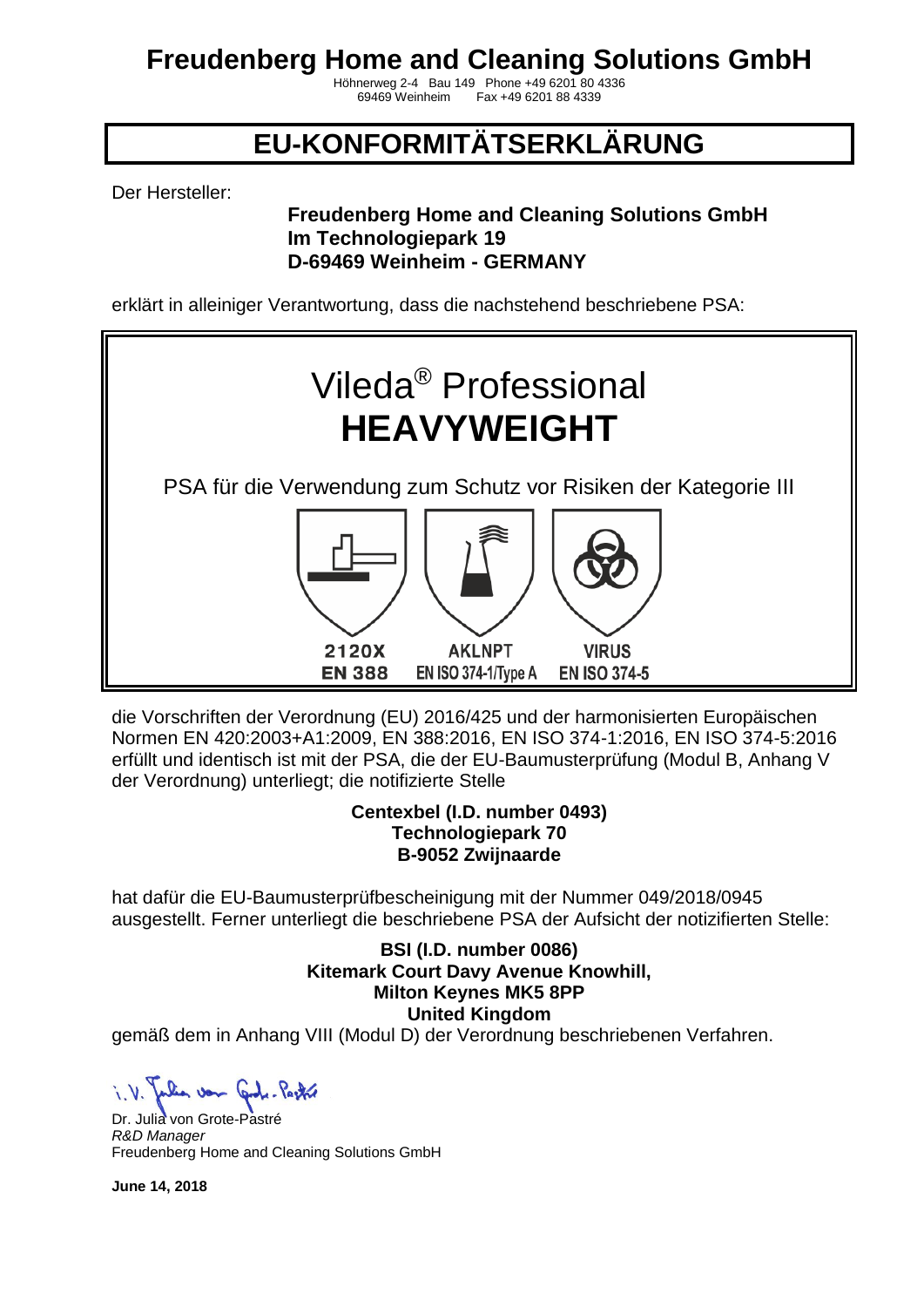Höhnerweg 2-4 Bau 149 Phone +49 6201 80 4336 Fax +49 6201 88 4339

### **ΔΗΛΩΣΗ ΣΥΜΜΟΡΦΩΣΗΣ ΕΕ**

Ο κατασκευαστής:

### **Freudenberg Home and Cleaning Solutions GmbH Im Technologiepark 19 D-69469 Weinheim - GERMANY**

δηλώνει με αποκλειστική του ευθύνη ότι το μέσο ατομικής προστασίας που περιγράφεται κάτωθι:



συμμορφώνεται προς τις διατάξεις του κανονισμού (ΕΕ) 2016/425 και προς τα ευρωπαΪκά εναρμονισμένα πρότυπα EN 420:2003+A1:2009, EN 388:2016, EN ISO 374-1:2016, EN ISO 374-5:2016, είναι δε πανομοιότυπο με το μέσο ατομικής προστασίας που υπόκειται σε εξέταση τύπου ΕΕ (Ενότητα Β, Παράρτημα V του κανονισμού), με αριθμό πιστοποιητικού 049/2018/0945, εκδοθέντος από τον κοινοποιημένο οργανισμό:

#### **Centexbel (I.D. number 0493) Technologiepark 70 B-9052 Zwijnaarde**

και υπόκειται στη διαδικασία που ορίζεται στο Παράρτημα VIII (Ενότητα D) του κανονισμού, υπό την επίβλεψη του κοινοποιημένου οργανισμού:

> **BSI (I.D. number 0086) Kitemark Court Davy Avenue Knowhill, Milton Keynes MK5 8PP United Kingdom**

i. V. Julian von Grobe-Pastre

Dr. Julia von Grote-Pastré *R&D Manager* Freudenberg Home and Cleaning Solutions GmbH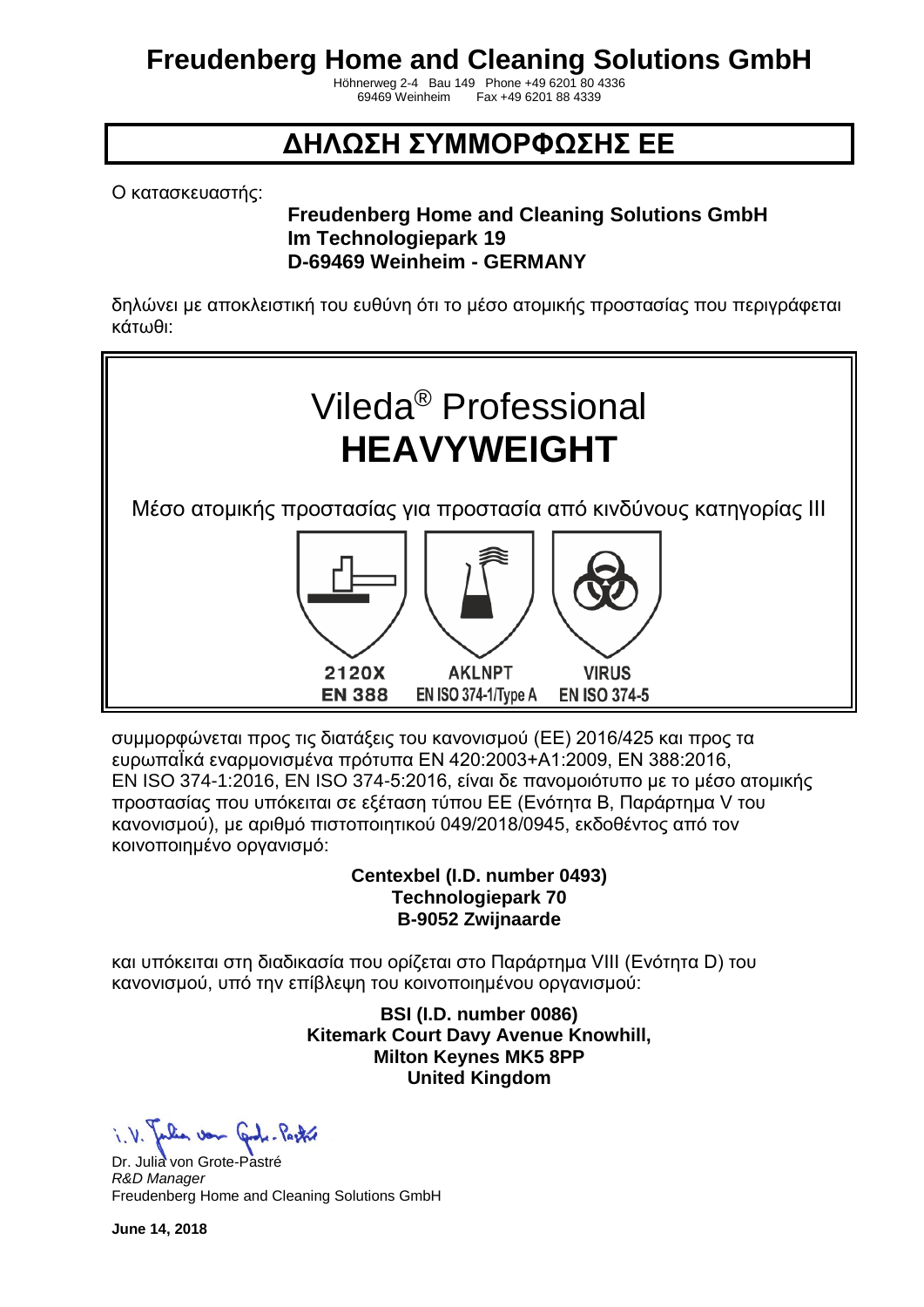Höhnerweg 2-4 Bau 149 Phone +49 6201 80 4336 Fax +49 6201 88 4339

## **DÉCLARATION EU DE CONFORMITÉ**

Le fabricant :

#### **Freudenberg Home and Cleaning Solutions GmbH Im Technologiepark 19 D-69469 Weinheim - GERMANY**

déclare sous sa seule responsabilité que l'EPI décrit ci-après :



est en conformité avec les dispositions du Règlement (UE) 2016/425 et les normes européennes harmonisées EN 420:2003+A1:2009, EN 388:2016, EN ISO 374-1:2016, EN ISO 374-5:2016, et est identique à l'EPI soumis à l'examen UE de type (Module B, Annexe V du Règlement), en vertu du numéro de certificat 049/2018/0945 émis par l'organisme notifié :

#### **Centexbel (I.D. number 0493) Technologiepark 70 B-9052 Zwijnaarde**

et doit se soumettre à la procédure établie dans l'Annexe VIII (Modul D) du Règlement, sous la supervision de l'organisme notifié :

> **BSI (I.D. number 0086) Kitemark Court Davy Avenue Knowhill, Milton Keynes MK5 8PP United Kingdom**

when von Cont. Partie

Dr. Julia von Grote-Pastré *R&D Manager* Freudenberg Home and Cleaning Solutions GmbH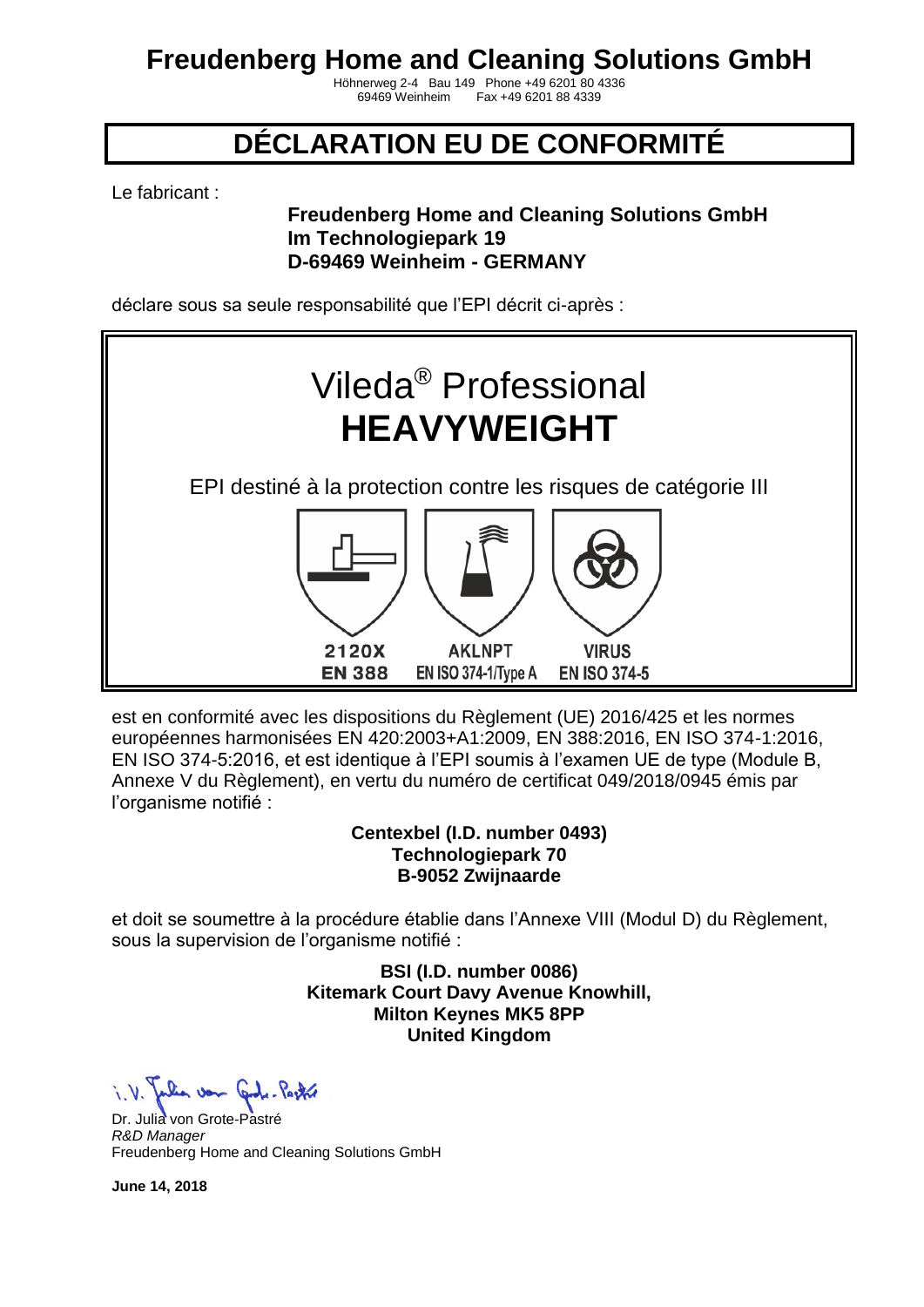Höhnerweg 2-4 Bau 149 Phone +49 6201 80 4336 Fax +49 6201 88 4339

### **DICHIARAZIONE DI CONFORMITÀ UE**

Il fabbricante:

### **Freudenberg Home and Cleaning Solutions GmbH Im Technologiepark 19 D-69469 Weinheim - GERMANY**

dichiara sotto la propria e unica responsabilità che il DPI descritto di seguito:



è conforme alle disposizioni del regolamento (UE) 2016/425 e alle norme europee armonizzate EN 420:2003+A1:2009, EN 388:2016, EN ISO 374-1:2016, EN ISO 374-5:2016, ed è identico al DPI che è soggetto all'esame UE del tipo (modulo B, allegato V al regolamento); con certificato numero 049/2018/0945 rilasciato dall'organismo notificato:

#### **Centexbel (I.D. number 0493) Technologiepark 70 B-9052 Zwijnaarde**

ed è soggetto alla procedura di cui all'allegato VIII (modulo D) del regolamento, sotto la supervisione dell'organismo notificato:

> **BSI (I.D. number 0086) Kitemark Court Davy Avenue Knowhill, Milton Keynes MK5 8PP United Kingdom**

a von Code-Pastol

Dr. Julia von Grote-Pastré *R&D Manager* Freudenberg Home and Cleaning Solutions GmbH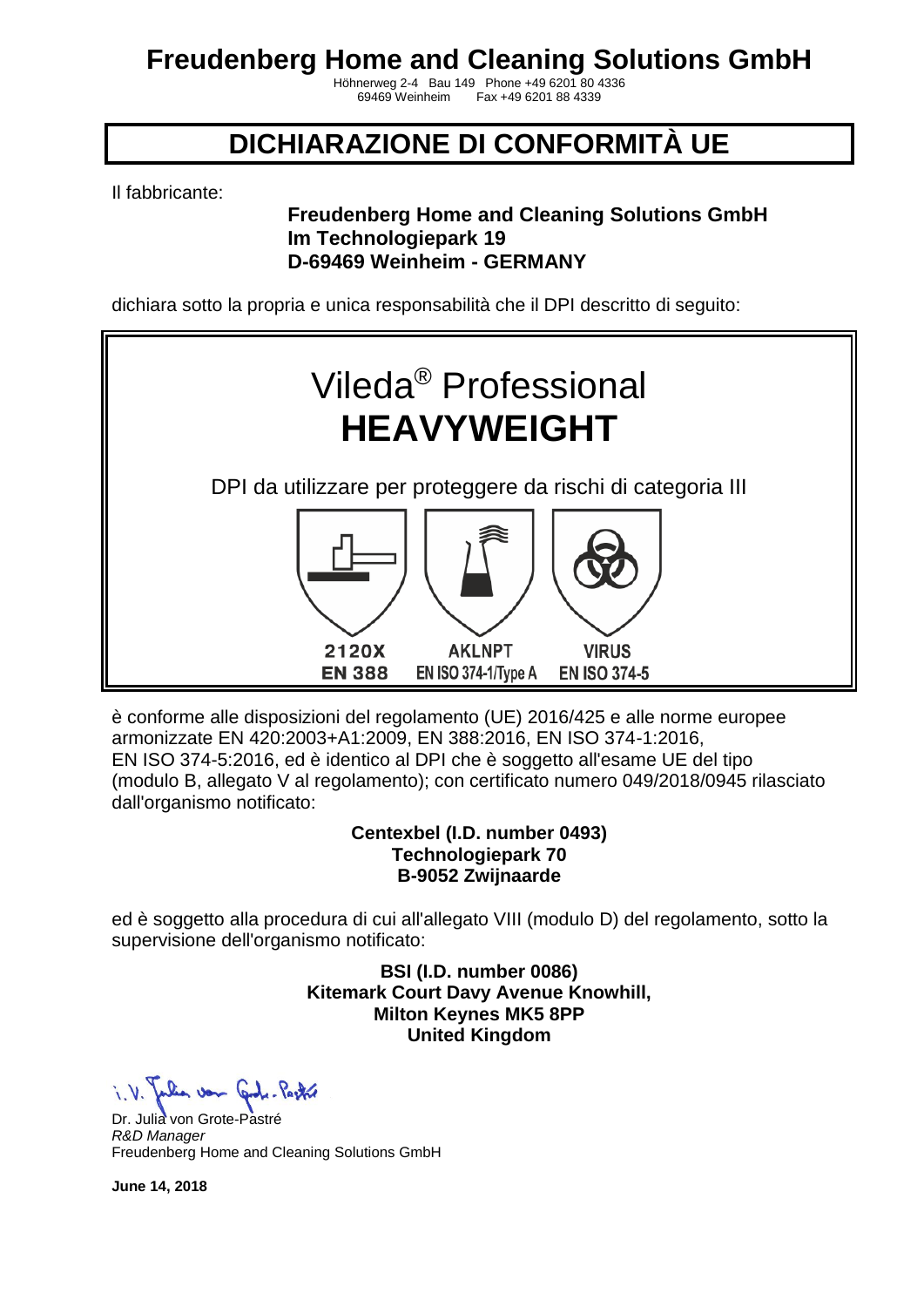Höhnerweg 2-4 Bau 149 Phone +49 6201 80 4336 Fax +49 6201 88 4339

## **EU MEGFELELŐSÉGI NYILATKOZAT**

A gyártó:

### **Freudenberg Home and Cleaning Solutions GmbH Im Technologiepark 19 D-69469 Weinheim - GERMANY**

kizárólagos felelőssége tudatában nyilatkozik arról, hogy az alább meghatározott PPE:



megfelel a 2016/425 (EU) Rendelet követelményeinek, valamint a(z) EN 420:2003+A1:2009, EN 388:2016, EN ISO 374-1:2016, EN ISO 374-5:2016 harmonizált európai szabványoknak, és azonos az EU típusvizsgálat (a Rendelet V. melléklete, B modul) hatálya alá tartozó PPE-vel; vonatkozó tanúsítvány száma: 049/2018/0945, kibocsátó tanúsító testület:

#### **Centexbel (I.D. number 0493) Technologiepark 70 B-9052 Zwijnaarde**

és vonatkozik rá a Rendelet VIII. mellékletében (D modul) meghatározott eljárás, melyet a következő Tanúsító testület felügyel:

> **BSI (I.D. number 0086) Kitemark Court Davy Avenue Knowhill, Milton Keynes MK5 8PP United Kingdom**

Julian von Control Partie

Dr. Julia von Grote-Pastré *R&D Manager* Freudenberg Home and Cleaning Solutions GmbH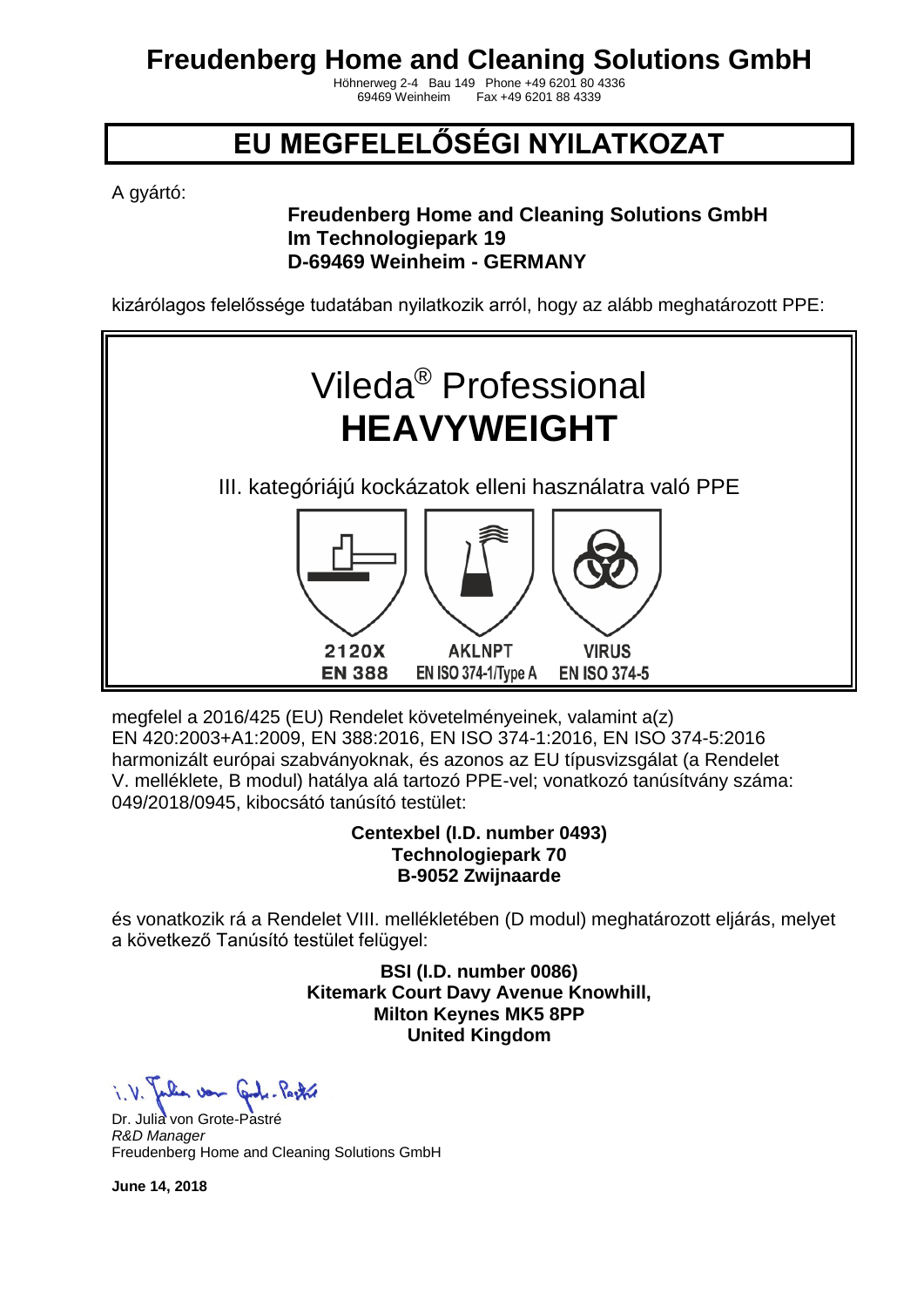Höhnerweg 2-4 Bau 149 Phone +49 6201 80 4336 Fax +49 6201 88 4339

### **EU-CONFORMITEITSVERKLARING**

De fabrikant:

#### **Freudenberg Home and Cleaning Solutions GmbH Im Technologiepark 19 D-69469 Weinheim - GERMANY**

verklaart onder zijn eigen verantwoordelijkheid dat de hieronder beschreven PBM:



is in overeenstemming met de bepalingen van Verordening (EU) nr. 2016/425 en met de Europese geharmoniseerde normen EN 420:2003+A1:2009, EN 388:2016, EN ISO 374-1:2016, EN ISO 374-5:2016, en is identiek aan de PBM die aan het EU-typeonderzoek worden onderworpen (module B, bijlage V bij de verordening); onder het door de aangemelde instantie afgegeven certificaatnummer 049/2018/0945:

#### **Centexbel (I.D. number 0493) Technologiepark 70 B-9052 Zwijnaarde**

en valt onder de procedure uit bijlage VIII (module D) van de verordening onder toezicht van de aangemelde instantie:

> **BSI (I.D. number 0086) Kitemark Court Davy Avenue Knowhill, Milton Keynes MK5 8PP United Kingdom**

Julian von Control Partie

Dr. Julia von Grote-Pastré *R&D Manager* Freudenberg Home and Cleaning Solutions GmbH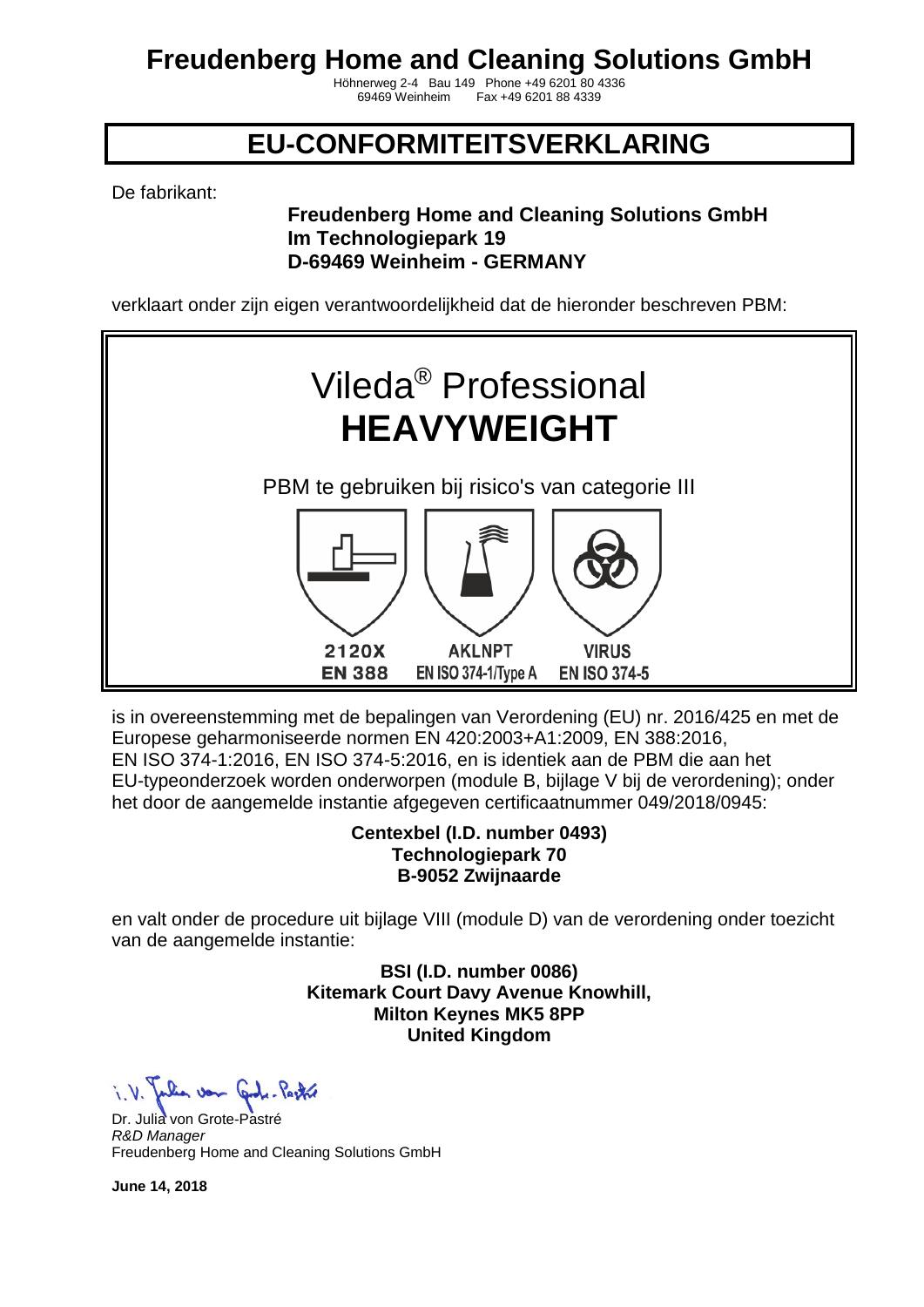Höhnerweg 2-4 Bau 149 Phone +49 6201 80 4336 Fax +49 6201 88 4339

## **DEKLARACJA ZGODNOŚCI UE**

Producent:

### **Freudenberg Home and Cleaning Solutions GmbH Im Technologiepark 19 D-69469 Weinheim - GERMANY**

deklaruje, na swoją wyłączną odpowiedzialność, że ŚOI opisane poniżej:



są zgodne z postanowieniami Rozporządzenia (UE) 2016/425 oraz europejskimi normami zharmonizowanymi EN 420:2003+A1:2009, EN 388:2016, EN ISO 374-1:2016, EN ISO 374-5:2016 oraz identyczne z ŚOI podlegającymi badaniu typu UE (Moduł B, Załącznik V Rozporządzenia); zgodnie z certyfikatem o numerze 049/2018/0945 wydanym przez jednostkę notyfikowaną:

#### **Centexbel (I.D. number 0493) Technologiepark 70 B-9052 Zwijnaarde**

oraz podlegają procedurze określonej w Załączniku VIII (Moduł D) Rozporządzenia, pod nadzorem jednostki notyfikowanej:

> **BSI (I.D. number 0086) Kitemark Court Davy Avenue Knowhill, Milton Keynes MK5 8PP United Kingdom**

Julian von Control Partie

Dr. Julia von Grote-Pastré *R&D Manager* Freudenberg Home and Cleaning Solutions GmbH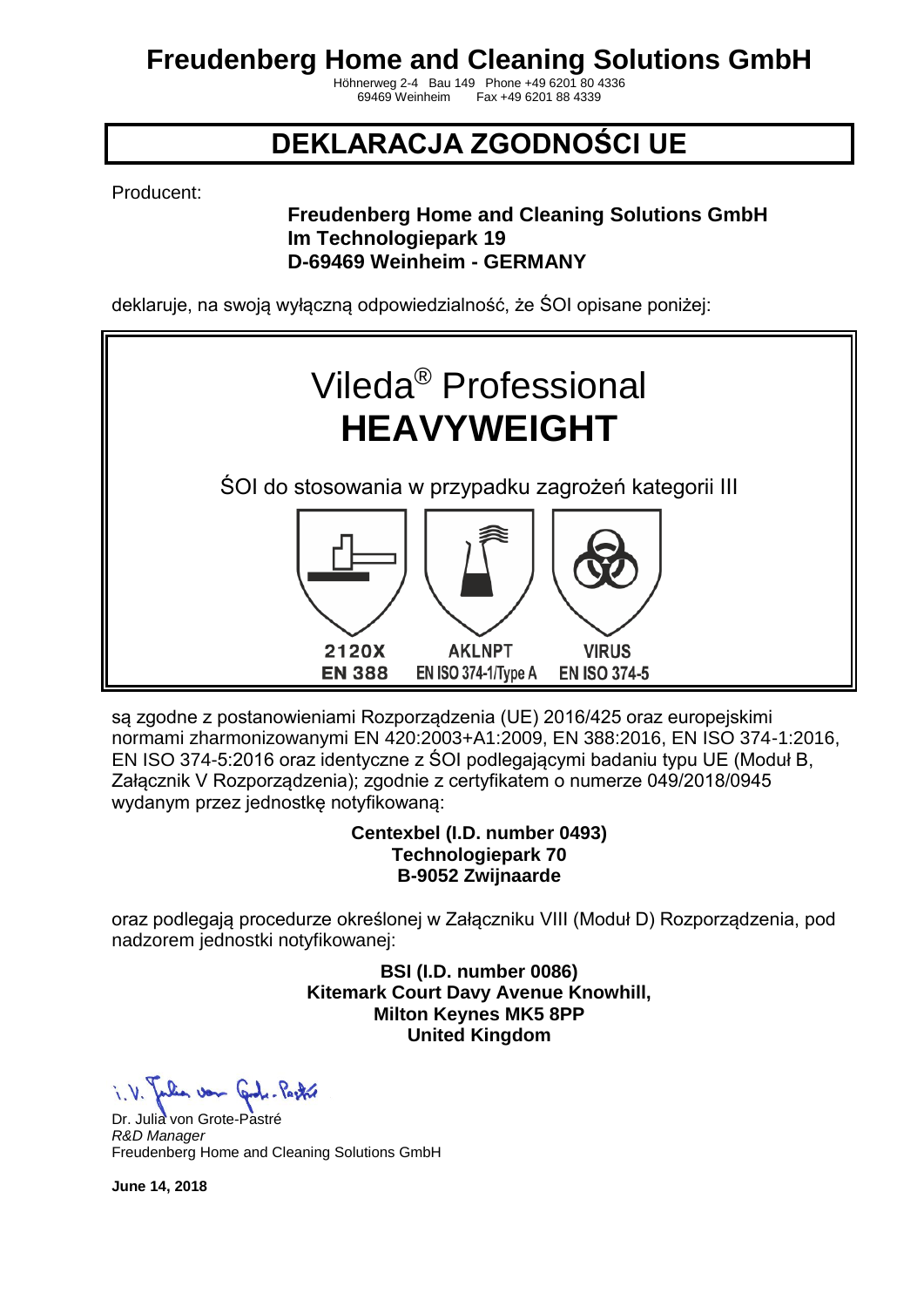Höhnerweg 2-4 Bau 149 Phone +49 6201 80 4336 Fax +49 6201 88 4339

## **DECLARAÇÃO UE DE CONFORMIDADE**

O fabricante:

### **Freudenberg Home and Cleaning Solutions GmbH Im Technologiepark 19 D-69469 Weinheim - GERMANY**

declara, sob a sua exclusiva responsabilidade, que o EPI descrito a seguir:



está em conformidade com as disposições do Regulamento (UE) 2016/425 e com as normas europeias harmonizadas EN 420:2003+A1:2009, EN 388:2016, EN ISO 374-1:2016, EN ISO 374-5:2016, e é idêntico ao EPI que está sujeito ao exame UE de tipo (Módulo B, Anexo V do Regulamento) – com o número de certificado 049/2018/0945 emitido pelo Organismo Notificado:

#### **Centexbel (I.D. number 0493) Technologiepark 70 B-9052 Zwijnaarde**

e está sujeito ao procedimento previsto no Anexo VIII (Módulo D) do Regulamento sob a supervisão do Organismo Notificado:

> **BSI (I.D. number 0086) Kitemark Court Davy Avenue Knowhill, Milton Keynes MK5 8PP United Kingdom**

when von Cont. Partie

Dr. Julia von Grote-Pastré *R&D Manager* Freudenberg Home and Cleaning Solutions GmbH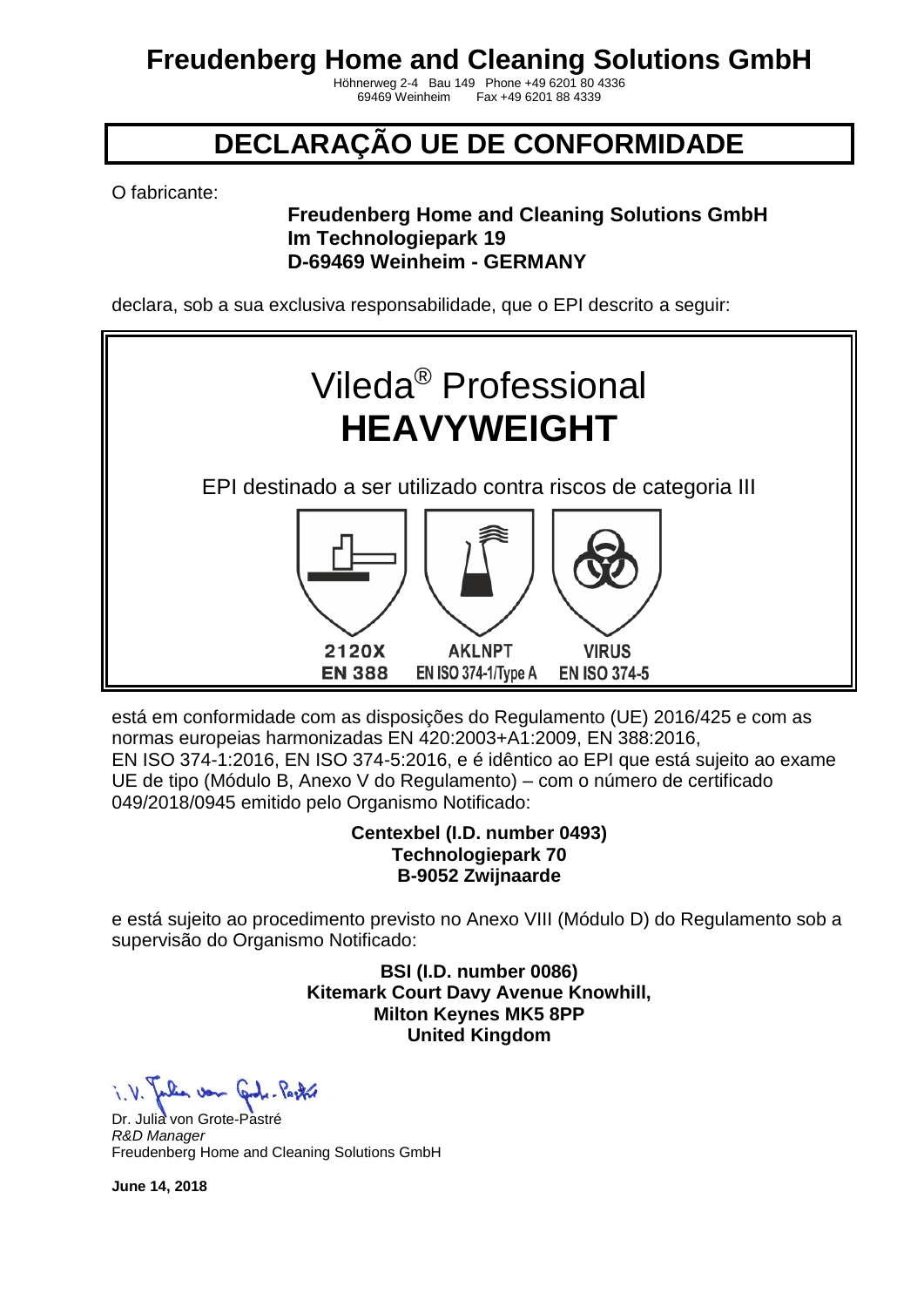Höhnerweg 2-4 Bau 149 Phone +49 6201 80 4336 Fax +49 6201 88 4339

### **DECLARAŢIE DE CONFORMITATE UE**

Producătorul:

### **Freudenberg Home and Cleaning Solutions GmbH Im Technologiepark 19 D-69469 Weinheim - GERMANY**

declară pe propria răspundere că EIP descris în cele ce urmează:



este în conformitate cu prevederile Regulamentului (UE) 2016/425 și cu standardele europene armonizate EN 420:2003+A1:2009, EN 388:2016, EN ISO 374-1:2016, EN ISO 374-5:2016, și este identic cu EIP care face obiectul examinării de tip UE (modulul B, anexa V la Regulament); conform certificatului numărul 049/2018/0945 eliberat de organismul notificat:

#### **Centexbel (I.D. number 0493) Technologiepark 70 B-9052 Zwijnaarde**

și face obiectul procedurii definite în anexa VIII (Modulul D) la Regulament sub supravegherea organismului notificat:

> **BSI (I.D. number 0086) Kitemark Court Davy Avenue Knowhill, Milton Keynes MK5 8PP United Kingdom**

Julian von Control Partie

Dr. Julia von Grote-Pastré *R&D Manager* Freudenberg Home and Cleaning Solutions GmbH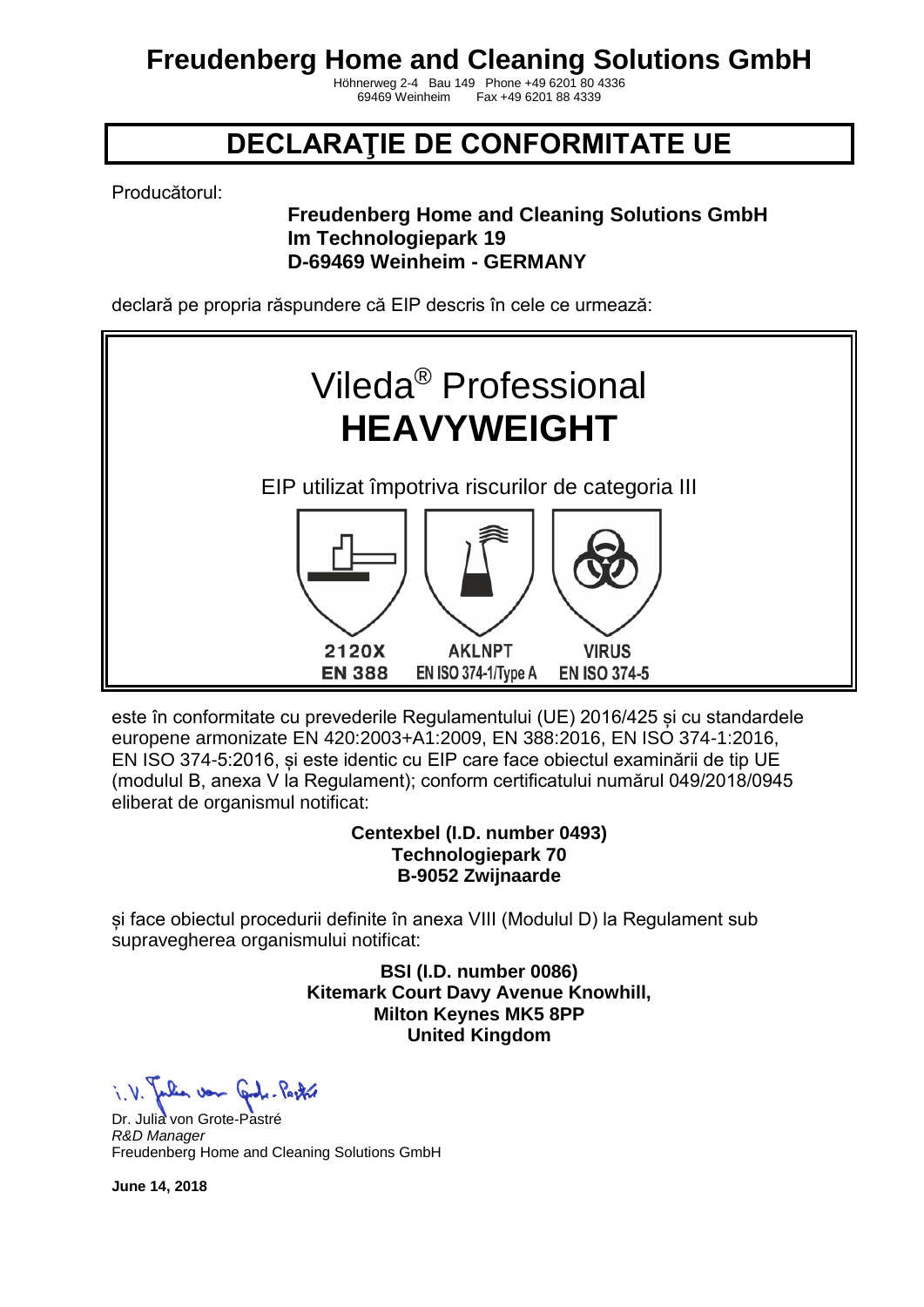Höhnerweg 2-4 Bau 149 Phone +49 6201 80 4336 Fax +49 6201 88 4339

## **IZJAVA EU O SKLADNOSTI**

Proizvajalec:

#### **Freudenberg Home and Cleaning Solutions GmbH Im Technologiepark 19 D-69469 Weinheim - GERMANY**

izključno na svojo odgovornost izjavlja, da je osebna zaščitna oprema, opisana v nadaljevanju:



je v skladu z določbami Uredbe (EU) 2016/425 in z evropskimi usklajenimi standardi EN 420:2003+A1:2009, EN 388:2016, EN ISO 374-1:2016, EN ISO 374-5:2016 in je identična osebni zaščitni opremi, ki je predmet EU-pregleda tipa

(modul B, Priloga V k Uredbi); pod številko spričevala 049/2018/0945, ki jo je izdal priglašeni organ:

> **Centexbel (I.D. number 0493) Technologiepark 70 B-9052 Zwijnaarde**

in je predmet postopka iz Priloge VIII (Modul D) uredbe pod nadzorom priglašenega organa:

> **BSI (I.D. number 0086) Kitemark Court Davy Avenue Knowhill, Milton Keynes MK5 8PP United Kingdom**

a von 6.

Dr. Julia von Grote-Pastré *R&D Manager* Freudenberg Home and Cleaning Solutions GmbH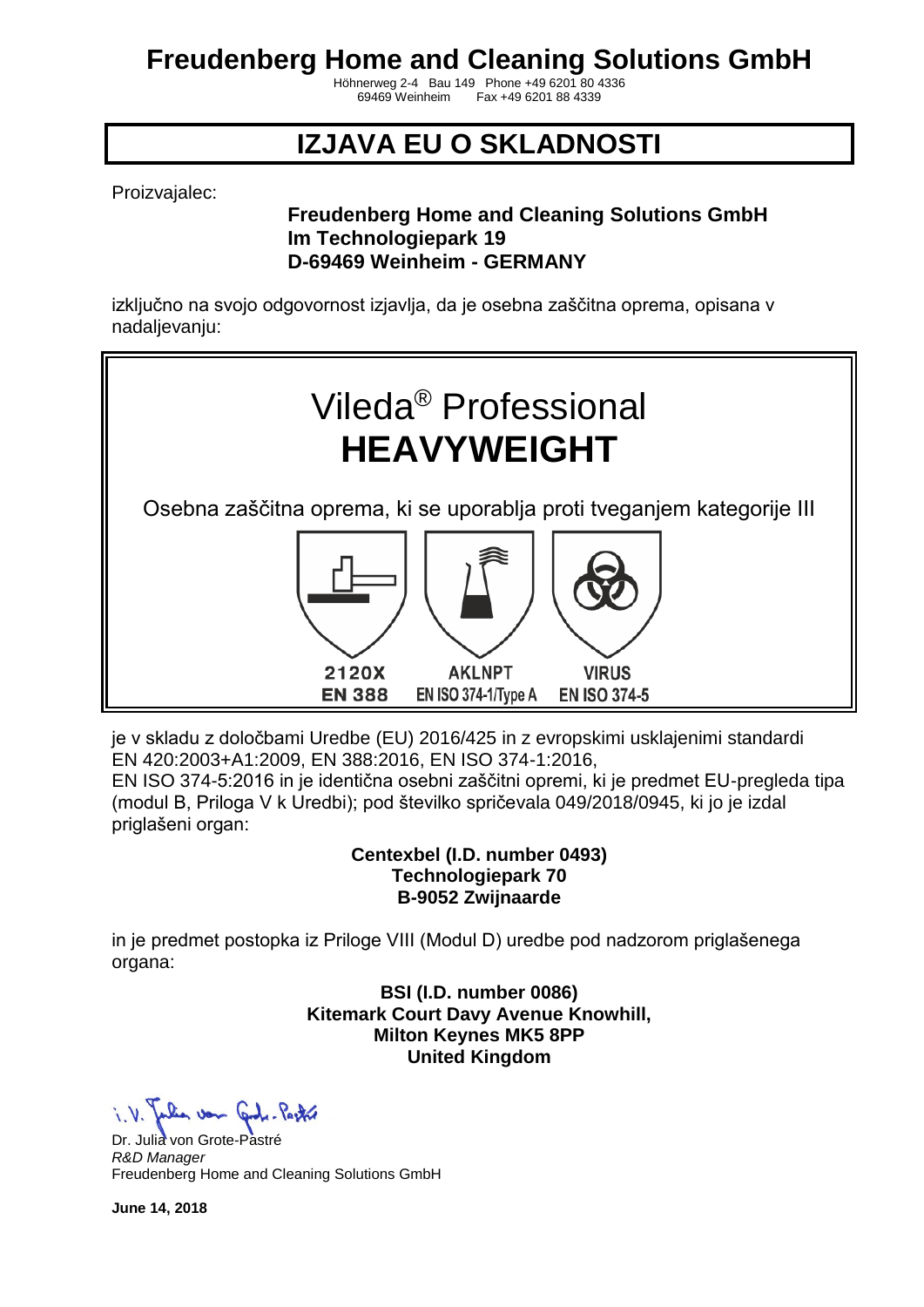Höhnerweg 2-4 Bau 149 Phone +49 6201 80 4336 Fax +49 6201 88 4339

### **EU:N VAATIMUSTENMUKAISUUSVAKUUTUS**

Valmistaja:

### **Freudenberg Home and Cleaning Solutions GmbH Im Technologiepark 19 D-69469 Weinheim - GERMANY**

vakuuttaa yksinomaisella vastuullaan, että seuraavassa kuvattu henkilönsuojain:



on yhdenmukainen asetuksen (EU) 2016/425 ja yhdenmukaistettujen eurooppalaisten standardien EN 420:2003+A1:2009, EN 388:2016, EN ISO 374-1:2016, EN ISO 374-5:2016 ehtojen kanssa ja vastaa henkilönsuojainta, jota koskee EU-tyyppitarkastus (moduuli B, asetuksen liite V), virallisen laitoksen myöntämällä sertifikaattinumerolla 049/2018/0945 :

#### **Centexbel (I.D. number 0493) Technologiepark 70 B-9052 Zwijnaarde**

ja sitä koskee asetuksen liitteessä VIII (moduuli D) määritetty menettely virallisen laitoksen valvonnassa:

> **BSI (I.D. number 0086) Kitemark Court Davy Avenue Knowhill, Milton Keynes MK5 8PP United Kingdom**

Julia von Grobe-Pastre

Dr. Julia von Grote-Pastré *R&D Manager* Freudenberg Home and Cleaning Solutions GmbH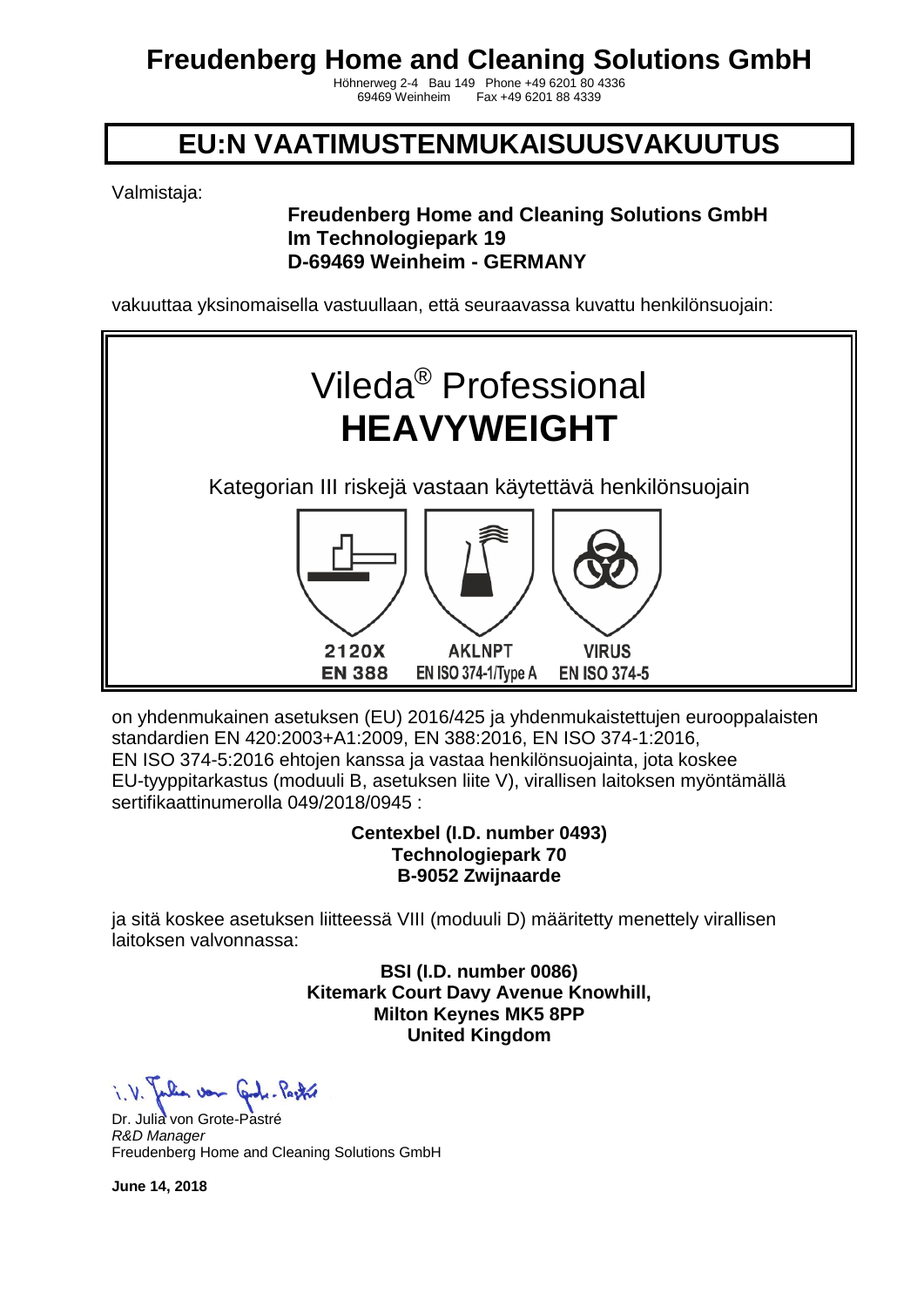Höhnerweg 2-4 Bau 149 Phone +49 6201 80 4336 Fax +49 6201 88 4339

# **EU-FÖRSÄKRAN OM ÖVERENSSTÄMMELSE**

Tillverkare:

### **Freudenberg Home and Cleaning Solutions GmbH Im Technologiepark 19 D-69469 Weinheim - GERMANY**

förklarar under eget ansvar att den PPE-produkt som beskrivs nedan:



överensstämmer med bestämmelserna i förordning (EU) 2016/425 och med de europeiska harmoniserade standarderna EN 420:2003+A1:2009, EN 388:2016, EN ISO 374-1:2016, EN ISO 374-5:2016, samt är identisk med den PPE-produkt som omfattas av EU-typkontrollen (modul B, bilaga V i förordningen); under det intygsnummer 049/2018/0945 som utfärdats av det anmälda organet:

#### **Centexbel (I.D. number 0493) Technologiepark 70 B-9052 Zwijnaarde**

och omfattas av förfarandet som beskrivs i bilaga VIII (modul D) i förordningen under övervakning av det anmälda organet:

> **BSI (I.D. number 0086) Kitemark Court Davy Avenue Knowhill, Milton Keynes MK5 8PP United Kingdom**

Julian von Control Partie

Dr. Julia von Grote-Pastré *R&D Manager* Freudenberg Home and Cleaning Solutions GmbH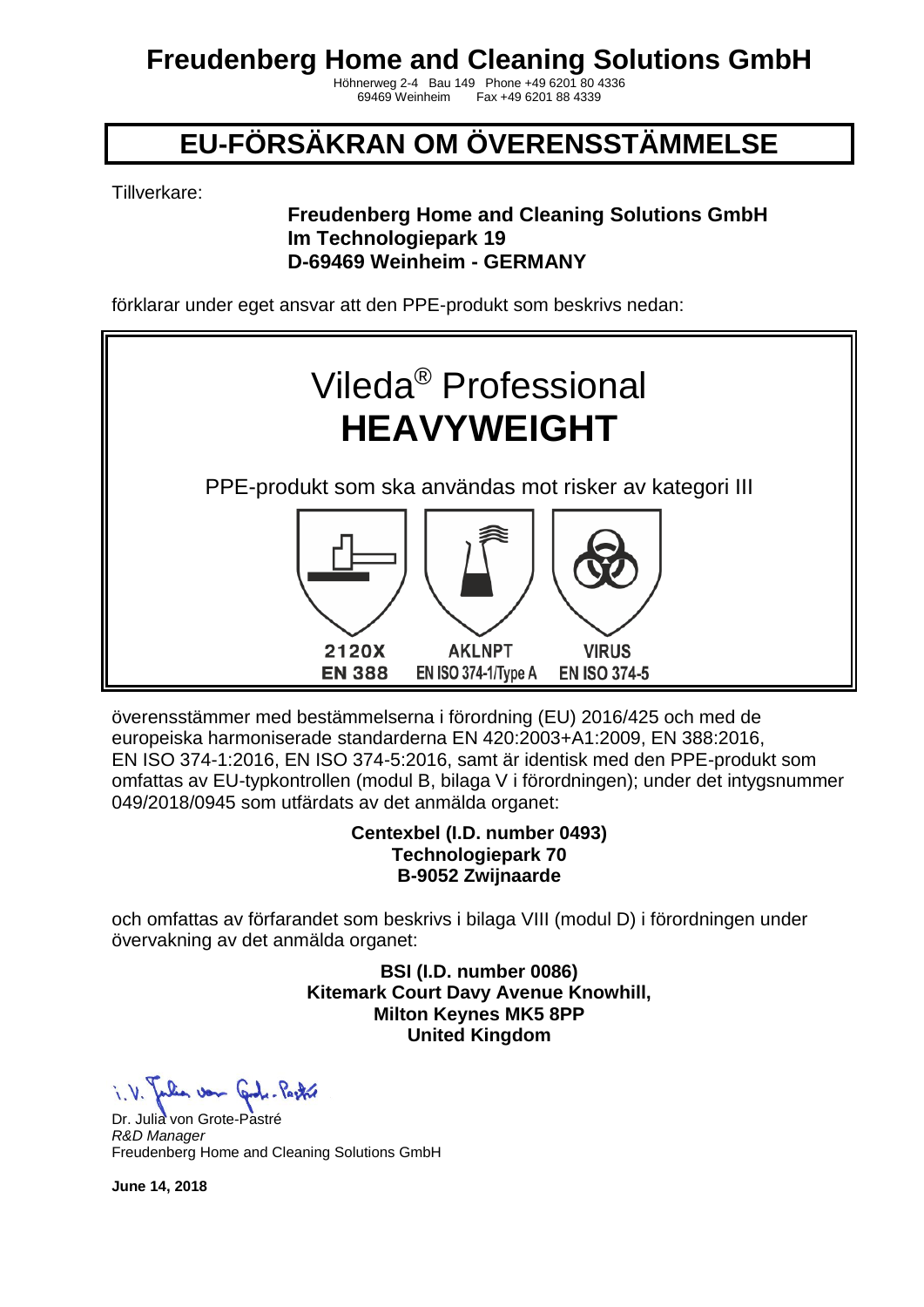Höhnerweg 2-4 Bau 149 Phone +49 6201 80 4336 Fax +49 6201 88 4339

### **EU-ERKLÆRING OM OVERENSSTEMMELSE**

Produsenten:

#### **Freudenberg Home and Cleaning Solutions GmbH Im Technologiepark 19 D-69469 Weinheim - GERMANY**

erklærer på eget ansvar at PPE beskrevet nedenfor:



er i samsvar med bestemmelsene i regulativ (EU) 2016/425 og med europeiske harmoniserte standarder EN 420:2003+A1:2009, EN 388:2016, EN ISO 374-1:2016, EN ISO 374-5:2016 og er identisk med PPE som er underlagt EU- typeundersøkelse (modul B, vedlegg V til forskriften); under sertifikatnummer 049/2018/0945 utstedt av det meldte organet:

#### **Centexbel (I.D. number 0493) Technologiepark 70 B-9052 Zwijnaarde**

og er underlagt prosedyren angitt i vedlegg VIII (Modul D) i forskriften under tilsyn av det meldte organet:

> **BSI (I.D. number 0086) Kitemark Court Davy Avenue Knowhill, Milton Keynes MK5 8PP United Kingdom**

Julian von Control Partie

Dr. Julia von Grote-Pastré *R&D Manager* Freudenberg Home and Cleaning Solutions GmbH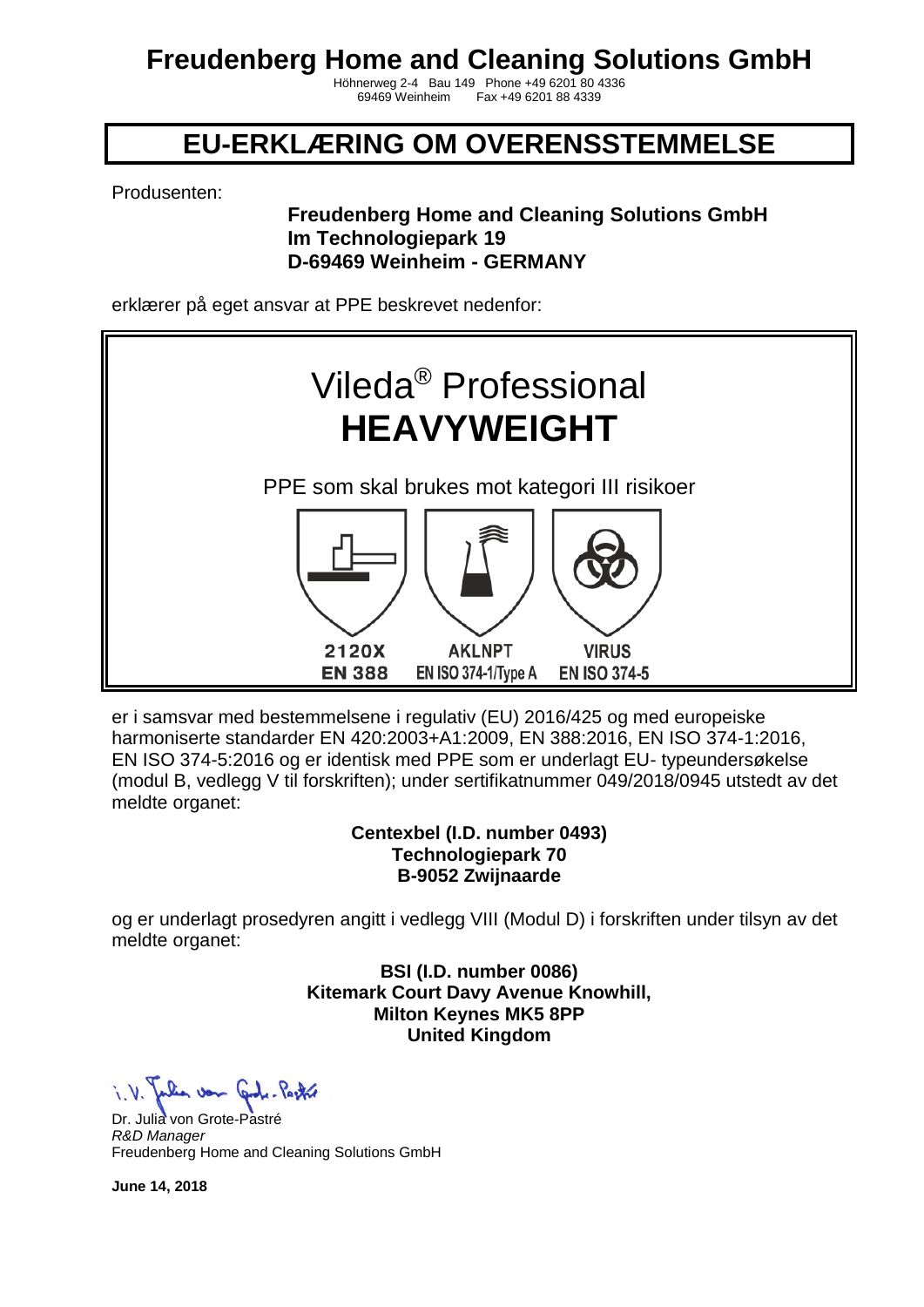Höhnerweg 2-4 Bau 149 Phone +49 6201 80 4336 Fax +49 6201 88 4339

### **ДЕКЛАРАЦИЯ СООТВЕТСТВИЯ ЕС**

Производитель:

#### **Freudenberg Home and Cleaning Solutions GmbH Im Technologiepark 19 D-69469 Weinheim - GERMANY**

заявляет под свою исключительную ответственность, что СИЗ, описание которого приведено ниже:



соответствует требованиям Регламента (ЕС) 2016/425 и Европейских гармонизированных стандартов EN 420:2003+A1:2009, EN 388:2016, EN ISO 374-1:2016, EN ISO 374-5:2016, а также идентичен СИЗ, прошедшему типовые испытания, установленные ЕС (модуль B, приложение V Регламента); в соответствии с сертификатом ЕС номер 049/2018/0945 , выданным нотифицированным органом:

> **Centexbel (I.D. number 0493) Technologiepark 70 B-9052 Zwijnaarde**

и подвергается процедуре, изложенной в приложении VIII (модуль D) Регламента под контролем нотифицированного органа:

> **BSI (I.D. number 0086) Kitemark Court Davy Avenue Knowhill, Milton Keynes MK5 8PP United Kingdom**

i. V. Julian von Grobe-Pastre

Dr. Julia von Grote-Pastré *R&D Manager* Freudenberg Home and Cleaning Solutions GmbH